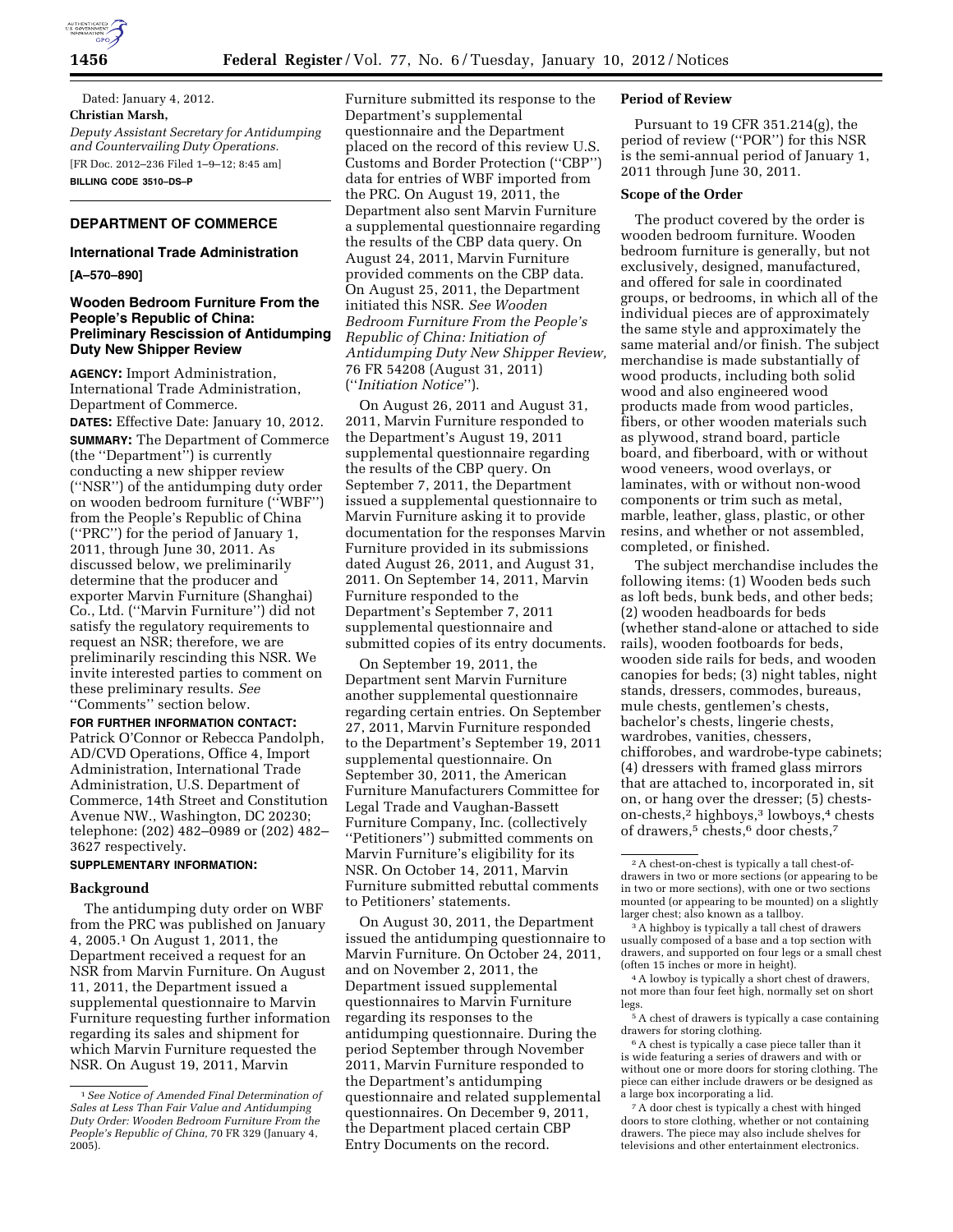chiffoniers,<sup>8</sup> hutches,<sup>9</sup> and armoires;<sup>10</sup> (6) desks, computer stands, filing cabinets, book cases, or writing tables that are attached to or incorporated in the subject merchandise; and (7) other bedroom furniture consistent with the above list.

The scope of the order excludes the following items: (1) Seats, chairs, benches, couches, sofas, sofa beds, stools, and other seating furniture; (2) mattresses, mattress supports (including box springs), infant cribs, water beds, and futon frames; (3) office furniture, such as desks, stand-up desks, computer cabinets, filing cabinets, credenzas, and bookcases; (4) dining room or kitchen furniture such as dining tables, chairs, servers, sideboards, buffets, corner cabinets, china cabinets, and china hutches; (5) other non-bedroom furniture, such as television cabinets, cocktail tables, end tables, occasional tables, wall systems, book cases, and entertainment systems; (6) bedroom furniture made primarily of wicker, cane, osier, bamboo or rattan; (7) side rails for beds made of metal if sold separately from the headboard and footboard; (8) bedroom furniture in which bentwood parts predominate; 11 (9) jewelry armories; 12 (10) cheval

9A hutch is typically an open case of furniture with shelves that typically sits on another piece of furniture and provides storage for clothes.

10An armoire is typically a tall cabinet or wardrobe (typically 50 inches or taller), with doors, and with one or more drawers (either exterior below or above the doors or interior behind the doors), shelves, and/or garment rods or other apparatus for storing clothes. Bedroom armoires may also be used to hold television receivers and/or other audiovisual entertainment systems.

11As used herein, bentwood means solid wood made pliable. Bentwood is wood that is brought to a curved shape by bending it while made pliable with moist heat or other agency and then set by cooling or drying. *See* CBP's Headquarters Ruling Letter 043859, dated May 17, 1976.

12Any armoire, cabinet or other accent item for the purpose of storing jewelry, not to exceed 24 inches in width, 18 inches in depth, and 49 inches in height, including a minimum of 5 lined drawers lined with felt or felt-like material, at least one side door (whether or not the door is lined with felt or felt-like material), with necklace hangers, and a fliptop lid with inset mirror. *See* Issues and Decision Memorandum from Laurel LaCivita to Laurie Parkhill, Office Director, concerning ''Jewelry Armoires and Cheval Mirrors in the Antidumping Duty Investigation of Wooden Bedroom Furniture from the People's Republic of China,'' dated August 31, 2004. *See also Wooden Bedroom Furniture From the People's Republic of China: Final Changed Circumstances Review, and Determination To Revoke Order in Part,* 71 FR 38621 (July 7, 2006).

mirrors; <sup>13</sup> (11) certain metal parts; <sup>14</sup> (12) mirrors that do not attach to, incorporate in, sit on, or hang over a dresser if they are not designed and marketed to be sold in conjunction with a dresser as part of a dresser-mirror set; (13) upholstered beds 15 and (14) toy boxes.16

Imports of subject merchandise are classified under subheadings 9403.50.9042 and 9403.50.9045 of the

13Cheval mirrors are any framed, tiltable mirror with a height in excess of 50 inches that is mounted on a floor-standing, hinged base. Additionally, the scope of the order excludes combination cheval mirror/jewelry cabinets. The excluded merchandise is an integrated piece consisting of a cheval mirror, *i.e.,* a framed tiltable mirror with a height in excess of 50 inches, mounted on a floor-standing, hinged base, the cheval mirror serving as a door to a cabinet back that is integral to the structure of the mirror and which constitutes a jewelry cabinet line with fabric, having necklace and bracelet hooks, mountings for rings and shelves, with or without a working lock and key to secure the contents of the jewelry cabinet back to the cheval mirror, and no drawers anywhere on the integrated piece. The fully assembled piece must be at least 50 inches in height, 14.5 inches in width, and 3 inches in depth. *See Wooden Bedroom Furniture From the People's Republic of China: Final Changed Circumstances Review and Determination To Revoke Order in Part,*  72 FR 948 (January 9, 2007).

14Metal furniture parts and unfinished furniture parts made of wood products (as defined above) that are not otherwise specifically named in this scope (*i.e.,* wooden headboards for beds, wooden footboards for beds, wooden side rails for beds, and wooden canopies for beds) and that do not possess the essential character of wooden bedroom furniture in an unassembled, incomplete, or unfinished form. Such parts are usually classified under HTSUS subheadings 9403.90.7005, 9403.90.7010, or 9403.90.7080.

15Upholstered beds that are completely upholstered, *i.e.,* containing filling material and completely covered in sewn genuine leather, synthetic leather, or natural or synthetic decorative fabric. To be excluded, the entire bed (headboards, footboards, and side rails) must be upholstered except for bed feet, which may be of wood, metal, or any other material and which are no more than nine inches in height from the floor. *See Wooden Bedroom Furniture from the People's Republic of China: Final Results of Changed Circumstances Review and Determination to Revoke Order in Part,*  72 FR 7013 (February 14, 2007).

16To be excluded the toy box must: (1) Be wider than it is tall; (2) have dimensions within 16 inches to 27 inches in height, 15 inches to 18 inches in depth, and 21 inches to 30 inches in width; (3) have a hinged lid that encompasses the entire top of the box; (4) not incorporate any doors or drawers; (5) have slow-closing safety hinges; (6) have air vents; (7) have no locking mechanism; and (8) comply with American Society for Testing and Materials (ASTM) standard F963–03. Toy boxes are boxes generally designed for the purpose of storing children's items such as toys, books, and playthings. *See Wooden Bedroom Furniture from the People's Republic of China: Final Results of Changed Circumstances Review and Determination to Revoke Order in Part,* 74 FR 8506 (February 25, 2009). Further, as determined in the scope ruling memorandum ''Wooden Bedroom Furniture from the People's Republic of China: Scope Ruling on a White Toy Box,'' dated July 6, 2009, the dimensional ranges used to identify the toy boxes that are excluded from the wooden bedroom furniture order apply to the box itself rather than the lid.

U.S. Harmonized Tariff Schedule (''HTSUS'') as ''wooden \* \* \* beds'' and under subheading 9403.50.9080 of the HTSUS as ''other \* \* \* wooden furniture of a kind used in the bedroom.'' In addition, wooden headboards for beds, wooden footboards for beds, wooden side rails for beds, and wooden canopies for beds may also be entered under subheading 9403.50.9042 or 9403.50.9045 of the HTSUS as ''parts of wood.'' Subject merchandise may also be entered under subheadings 9403.50.9041, 9403.60.8081, 9403.20.0018, or 9403.90.8041.17 Further, framed glass mirrors may be entered under subheading 7009.92.1000 or 7009.92.5000 of the HTSUS as ''glass mirrors \* \* \* framed.'' The order covers all wooden bedroom furniture meeting the above description, regardless of tariff classification. Although the HTSUS subheadings are provided for convenience and customs purposes, our written description of the scope of this proceeding is dispositive.

## **Preliminary Rescission of the Antidumping New Shipper Review of Marvin Furniture**

The NSR provisions of the Department's regulations require that the entity making that request for an NSR must document and certify, among other things: (1) The date on which subject merchandise of the exporter or producer making the request was first entered or withdrawn from warehouse, for consumption, or, if it cannot establish the date of first entry, the date on which the exporter or producer first shipped the merchandise for export to the United States; (2) the volume of that and subsequent shipments; and (3) the date of the first sale to an unaffiliated customer in the United States. *See* 19 CFR 351.214(b)(2)(iv). If these provisions, among others, are met, the Department will initiate an NSR to establish an individual weightedaverage dumping margin for the new shipper. *See generally* 19 CFR 351.214(b)(2).

In its request for an NSR, Marvin Furniture provided certified statements that its first entry of subject merchandise into the United States entered on June 20, 2011, and that it had multiple sales, which took place on June 27, 2011, and June 28, 2011. *See* Letter

<sup>8</sup>A chiffonier is typically a tall and narrow chest of drawers normally used for storing undergarments and lingerie, often with mirror(s) attached.

<sup>17</sup>On October 27, 2011, CBP provided notification that HTSUS number 9403.90.8041 should be added to the scope of the order, as certain articles under this number may fall within the scope. *See* Memorandum from Patrick O'Connor to the File, ''Request for Customs and Border Protection to Update AD/CVD Module for Wooden Bedroom Furniture from the People's Republic of China,'' dated January 4, 2012.